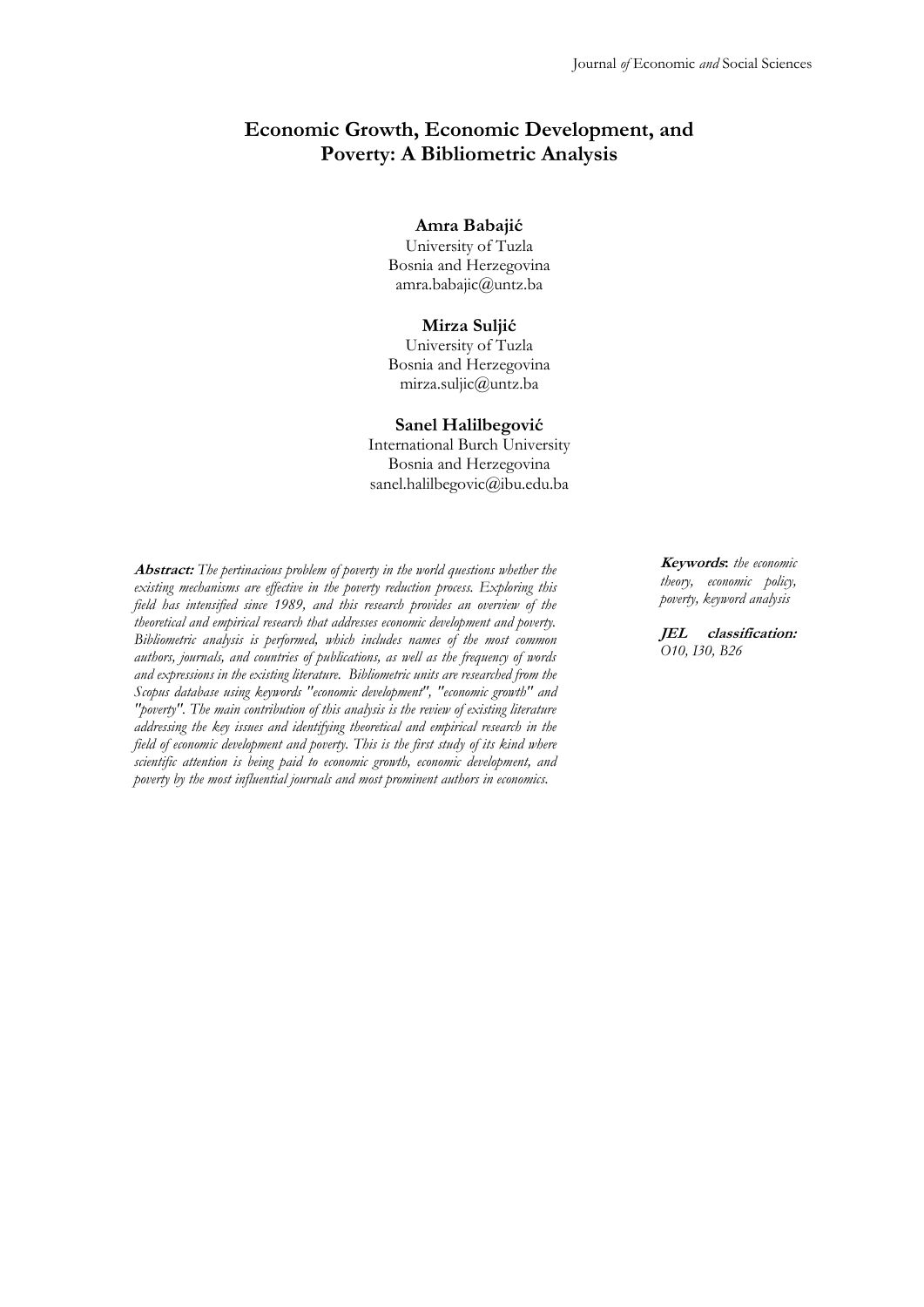### **Introduction**

If we adopt the fact, that economic development must be directed towards improving the lives we live and freedoms we enjoy, and that hunger is not just a consequence of nature but also an economic and political disaster, we can conclude that all poverty-related factors interact with economic development as well. In strictly economic terms, "development has traditionally meant achieving sustained rates of growth of income per capita, to enable a nation to expand its output at a rate faster than the growth rate of its population. Levels and rates of growth of "real" per capita gross national income (GNI) (monetary growth of GNI per capita minus the rate of inflation) are then used to measure the overall economic well-being of a population—how much of real goods and services are available to an average citizen for consumption and investment" (Todaro & Smith, 2015, p.16). More recent views of economic thought emphasize that economic development includes structural and institutional changes and produces quantitative and qualitative changes in society, primarily focused on the reduction of poverty and inequality. Besides, "environmental constraints dictate a different type of economic development today, a development that brings about new economic structures and lifestyles that do less damage to the natural systems that sustain life on Earth"(Van den Berg, 2017, p. 8).

On the other side, economic growth refers to an increase of quantitative indicators of an economy, increase in output per capita in a certain period. During the 1950s and 1960s, economic development was observed as a series of successive stages of economic growth, and "development became synonymous with rapid, aggregate economic growth" (Todaro & Smith, 2015, p.119). The subsequent development theories observed those phenomena separately, however, the authors decided to include both of these closely related phenomena in the analysis. Definitions and measures of poverty measured vary across the world. "The national poverty line for a country is typically a monetary threshold below which a person's minimum basic needs cannot be met, taking into account the country's economic and social circumstances" [\(World Bank,](#page-15-0)  [2020a\)](#page-15-0). According to a definition of relative poverty, "a person or a household is considered to be poor when their income and resources are worse than what is thought to be adequate or socially acceptable in the society in which they live" [\(Council of Europe, 2020\)](#page-13-0). Therefore, someone can be poor in a relative meaning, even if they are not poor in the absolute sense. Developing countries usually use absolute lines but "most developed countries use relative poverty lines" [\(Ravallion & Chen, 2011,](#page-14-0) p. 1251). In Europe, poverty is a synonym with relative poverty. Except for low income per capita, measured by the purchasing power parity, a poor world is characterized by inadequate nutrition, poor health (high prevalence of infectious diseases), high mortality rates - especially in young people, poor living conditions, low educational attainment, poor or absence of involvement in political and social programs, frequent social unrest and wars, existence in ecologically polluted areas, and so on. When "10 percent of the world's population (736 million people) lived on less than US\$1.90 a day in 2015" [\(World Bank, 2020b\)](#page-15-1), exploring these topics is more than necessary.

To achieve the research aim, we defined the following research questions: Who are the most prominent authors in the field of economic growth, development, and poverty? What are the most frequently cited articles? What are the leading scientific journals? Which countries and authorships contribute the most to economic growth, development, and poverty? What are the most used keywords in this area?

The results of this study provide useful information in the field of research economic development and poverty. The research is structured as follows: the second part gives theoretical background and presentation of previous research. Part three outlines' data and methodology, while the fourth part provides analysis and discussion of the empirical results and in the end conclusions and research opportunities.

### **Theoretical background and literature review**

Poverty issues are now in the focus of development economics, and they are one of the most controversial topics of economic analysts and historians. Economic development directions evolved and a lot of theories, strategies, and politics, which seek to reduce poverty in the world, have been developed. It has been commonly held that economic growth does not necessarily lead to poverty or income inequality reduction,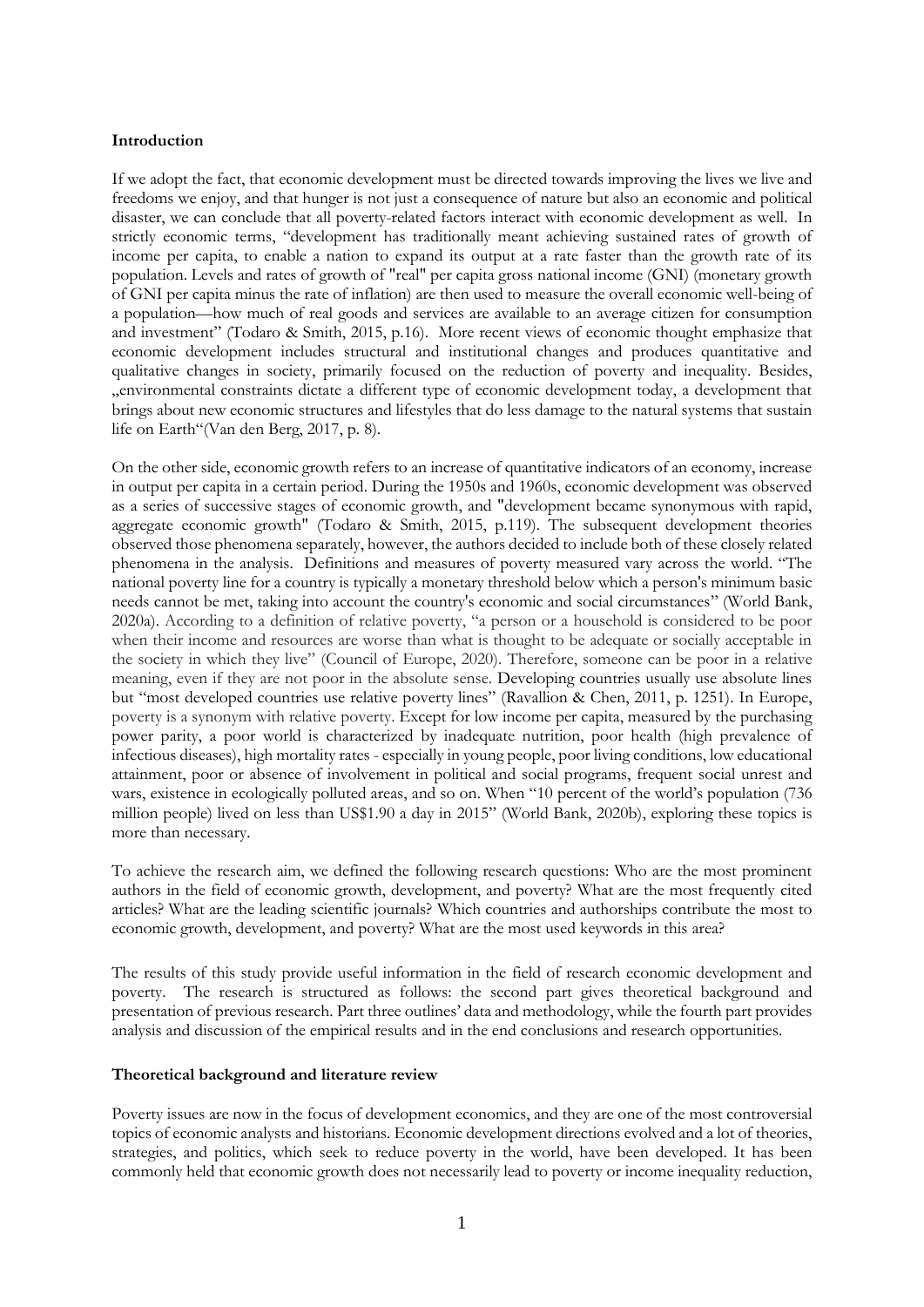and that support programs and financial and social assistance to the poor are the keys. Approaches to the link between economic growth and poverty changed over time. From the 1950s to early 1970s, theories like Kuznets inverted U, Rostow's stages of economic growth, Nurkse's vicious circle of poverty, were prevalent in the field of economic growth and development. However, the increase in poverty and inequality, during the 1980s and 1990s, led to a conclusion that it is not possible to consider growth separate from poverty. New theories since the 1990s emphasize the inextricable link between economic growth, economic development, and poverty: [\(Adams, 2003;](#page-13-1) [Fields, 1989;](#page-13-2) [Kwon & Yi, 2015;](#page-14-1) [Lopez, 2006;](#page-14-2) [Ravallion & Chen,](#page-14-3)  [1999;](#page-14-3) [Roemer & Gugerty, 1997;](#page-14-4) [Škare & Družeta, 2016](#page-14-5)), and so on.

The nexus between economic growth and poverty varies among different authors, countries, and periods. According to DFID "economic growth is the most powerful instrument for poverty reduction and improving quality of life in developing countries. Strong growth and employment opportunities encourage parents to invest in the education of their children" [\(DFID, G. B., 2008,](#page-13-3) p. 2). It can lead to the emergence of strong and growing groups of entrepreneurs who would then increase pressure on governments for better management. Islam (2004) conceptualized a virtuous circle of links between growth, employment, and poverty reduction from which economic growth leads to productive capacity, productive capacity then leads to employment with rising productivity, which leads to higher income of poor, where the higher income of poor leads to higher expenditure on health, education and skills development, which in the end, increases productive capacity (Islam, 2004). Economic growth and development result in creating new jobs, driving human development, and improving health and education, which ultimately have effects on the quality of life of all people in society. Creating new jobs gives society better employment opportunities, which directly correlates with poverty reduction because people become a part of the working population that can afford at least a minimum of goods and thus rise above poverty. Increasing wages contributes to poverty reduction too, as it increases the solvency of the population and the ability to provide better living conditions for the same level of work.

Some recent bibliometric analyses focus on the top economic journals, main topics, top publishing, and most cited authors and institutions. Lahat (2017) emphasizes that scientific findings of poverty are one of the main factors that influence policymakers' perceptions on how to deal with this problem. Knowledge of the phenomenon of poverty is very important, often more notable for observation than exposure to it. (Lahat, 2017).

Teixeira and Carvalho (2014) used bibliometric analysis and managed to measure the number of attention authors paid to poverty and poor countries. They identified and analyzed papers published in the most prominent journals in the area of international economics between 1971 and 2010. They concluded that 'Poverty authors pay little attention to this matter, "representing only 0.6% of all articles, which corresponds to the absolute value of 13 in a total of 1,740 articles" (Teixeira [& Carvalho, 2014,](#page-14-6) p. 22).

Cardoso and Teixeira (2020) conducted the bibliometric analysis with a focus on poverty in the most influential journals in economics and highlighted two main findings:

- (i) the scientific attention paid to poverty in the Blue-Ribbon journals (top American economic journals) is relatively deficient, but with a positive trend, "increasing from a modest 0.36 percent of total articles published in the 1970s to 1.92 percent of total publications in 2010s"; and
- (ii) "relative weight of specific poverty subtopics has significantly changed over the last 50 years, shifting from a focus on defining and measuring poverty, to policy-related issues in the most recent period (2000 onward)" [\(Cardoso & Teixeira,](#page-13-4) 2020, p. 1).

Ravallion (2011) used Google Books Ngram Viewer to analyze the evolution of attention to poverty and related topics in the literature. He documented the number of times the word 'poverty' appears in books and one of the conclusions is that there have been "significant changes in attitudes about poverty over the last three centuries and even contempt for poor people, to the view that society, the economy, and government should be judged in part, at least by their success in reducing poverty" (Ravallion, 2011, p. 43). This research provides a content analysis of poverty-related keywords and poverty subtopics addressed in the relevant literature. There are not many papers dealing with bibliometric analysis in the field of economic development and poverty and this research is the first or one of the first ones in this area.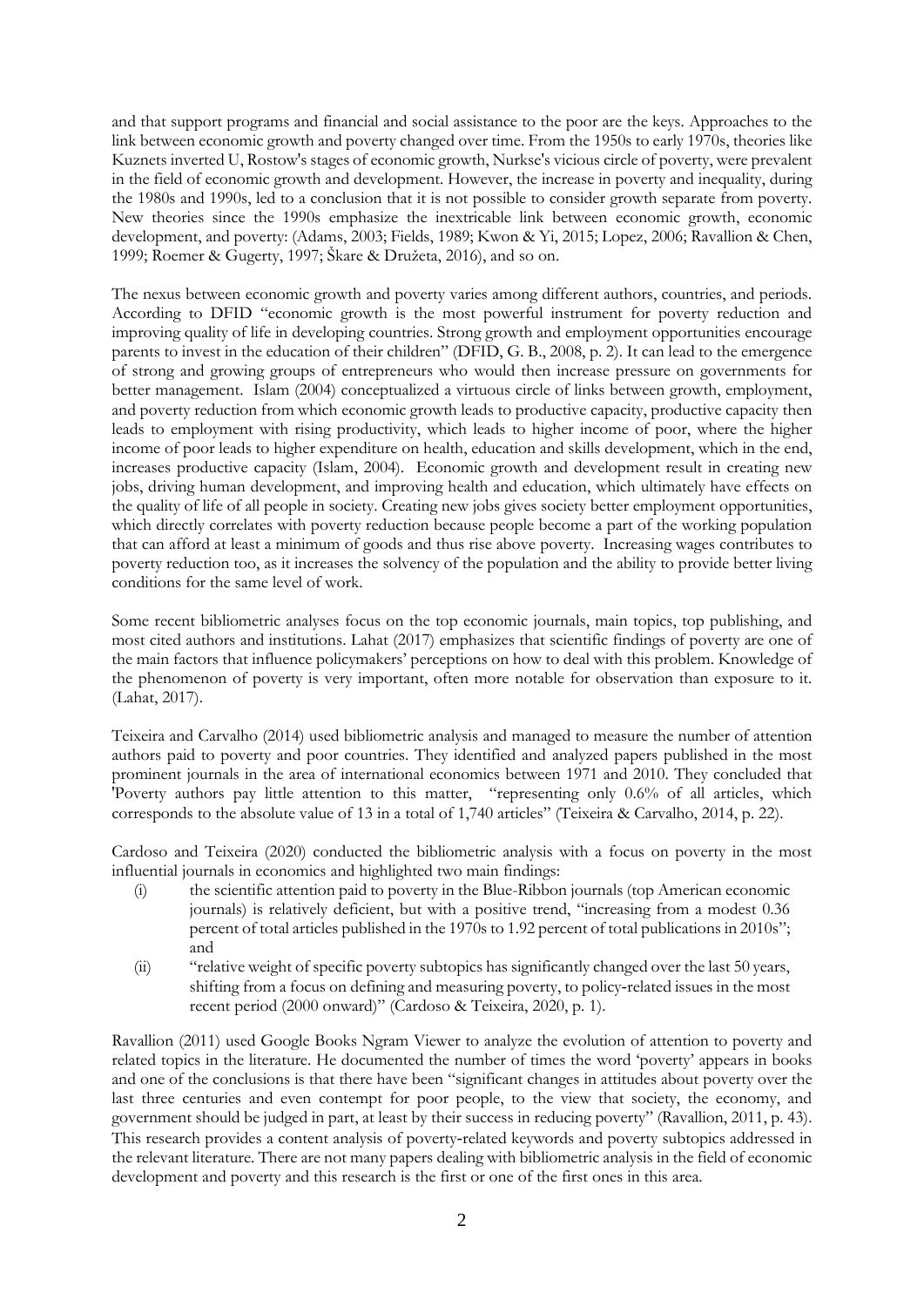## **Methodology**

## *Bibliometric analysis*

The bibliometric analysis employs quantitative methods to investigate the scientific activity within a specific field and is entirely dependent on available written publications that have been preserved and stored in a bibliographic database. Bibliometric techniques have evolved, and two of them stand out: performance analysis and science mapping. Performance analysis focuses on measuring publication, impact (often used as a proxy for quality) for authors, journals, institutions, countries, and keywords, while science mapping is intended to explore into dynamics of a research field over a particular period.

## *Choice of database*

This research used the SCOPUS databases to retrieve publications from 1970 to 2019. Since all the main journals and conferences, covering economic issues, are included in the SCOPUS database, and bibliometric analysis was conducted using studies published in Scopus up until May 2020. Scopus was chosen because it includes more than 22000 titles, from more than 5000 international publishers, containing different types of documents, along with other relevant metadata that is relevant and important to this research [\(Aghaei](#page-13-5)  [Chadegani, A. et al., 2013\)](#page-13-5).

We searched for publications related to economic development and poverty of all types, by their titles, abstracts, and keywords. The search query string was designed to cover as many results as possible that met our requirements as described below. Keywords included in the search were 'Poverty' AND ('Economic development' OR 'Economic growth') utilizing the Boolean operator 'or' in the title, abstract, and keyword field. Moreover, since our focus was on economics, we chose, as an additional filter, AND/NOT (disease OR health OR cancer OR infections OR Terrorism OR flood OR Agriculture OR mortality OR violence OR biodiversity OR Ecosystem OR Forest OR Urbanism OR nutrition). We limited literature to the subject areas of

"Social Sciences", "Economics, Economics, and Finance" and

"Business, Management, and Accounting." The survey was conducted

during the last week of May of 2020, and a total of 4415 publications were returned from the main search. The validity of the search strategy was tested by manually reviewing the retrieved articles.

| Search query                                       | Additional search options |  |  |
|----------------------------------------------------|---------------------------|--|--|
| (Poverty) AND ("Economic development" OR "Economic |                           |  |  |
| growth'                                            | Advanced search:          |  |  |
| AND NOT (disease OR health OR cancer OR            | Date: 27. August 2020     |  |  |
| infections OR Terrorism OR flood OR Agriculture OR | Use field: TITLE-ABS-KEY  |  |  |
| mortality OR violence OR biodiversity OR Ecosystem |                           |  |  |
| OR Forest OR Urbanism OR nutrition)                |                           |  |  |
| AND EXCLUDE (PUBYEAR, 2020)                        |                           |  |  |
| AND (LIMIT-TO (SUBJAREA, "SOCI")                   |                           |  |  |
| OR LIMIT-TO (SUBJAREA, "ECON")                     |                           |  |  |
| OR LIMIT-TO (SUBJAREA, "BUSI"))                    |                           |  |  |
| Refined by: Databases: (Scopus)                    |                           |  |  |
| Timespan= 1970 -2019                               |                           |  |  |
| Search language=Auto                               |                           |  |  |

Table 1: The query and additional search options are used during the search

Source: Authors' work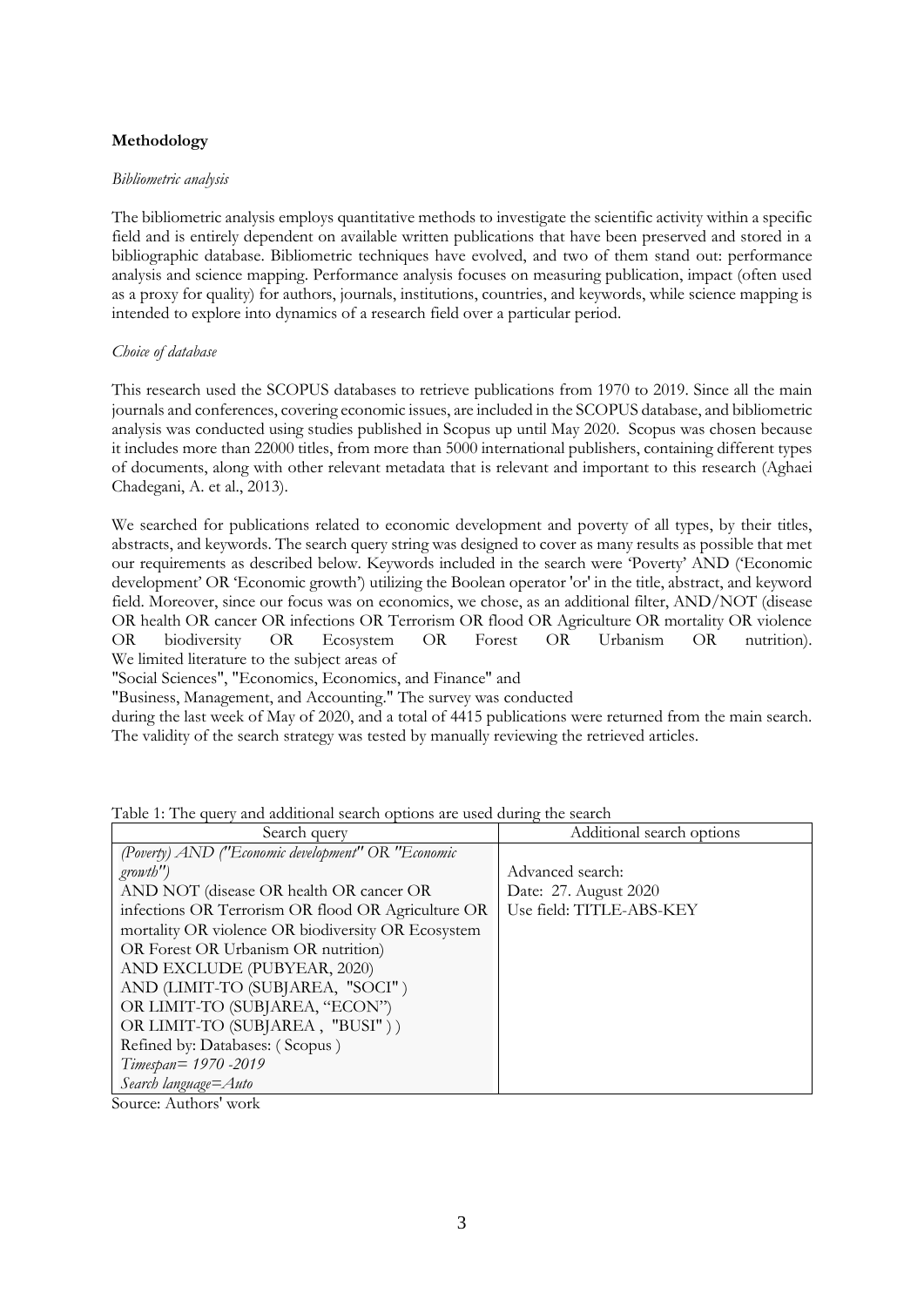### **Results and discussion**

Our research shows that topics related to poverty and economic growth and development have drawn significant attention from scientists in the last few decades. Another research similarly presented and concluded that understanding the importance top economics journals give to poverty is relevant mainly because of the impact these scientific sources have on policymakers (Cardoso and Teixeira, 2020, p. 13).

### *Results of the activity indicators*

Based on the search criteria previously defined in Table 1, Figure 1 shows the number of publications published over time, in terms of compatibility with the time frame of those collected publications. Besides an overall number of published publications, numerous publications can be also seen in the following domains: "Social Sciences", "Economics, Econometrics and Finance" and "Business, Management, and Accounting." It is essential to mention that the publication may be included in several categories (subject areas) according to SCOPUS rules.

Figure 1. Number of publications relevant to Economic Growth, Economic Development, and Poverty by year of publication



Source: Authors' research from the SCOPUS database

Regarding the number of publications per year, Figure 1 depicts the growing pattern of Poverty and Economic Growth and Development in the last forty years. To present the importance of the subject for literature, Appendix 1 shows the total number of publications and related topics published in Scopus in the subject areas 'Social Sciences', 'Economics, Econometrics and Finance' and 'Business, Management, and Accounting'. Data shows that the total number of publications in the area of "Social Sciences" increased from 15,109 in 1970 to 338,553 in 2019, while the number of topic publications increased from 1 to 212 in the observed period. When it comes to the subject area "Business, Management, and Accounting" the total number of publications increased from 2,359 in 1970 to 106,419 in 2019, while the number of topic publications increased from 0 to 80. In the subject area "Economics, Econometrics, and Finance", the total number of publications increased from 1,869 in 1970 to 60,999 in 2019, while the number of topic publications increased from 1 to 104. The absolute number of publications published during the observation period is shown in Figure 2.

Figure 2. Publications related to Poverty and Economic Growth and Development by year of publication, relative terms (topic related publication vs total number of publications)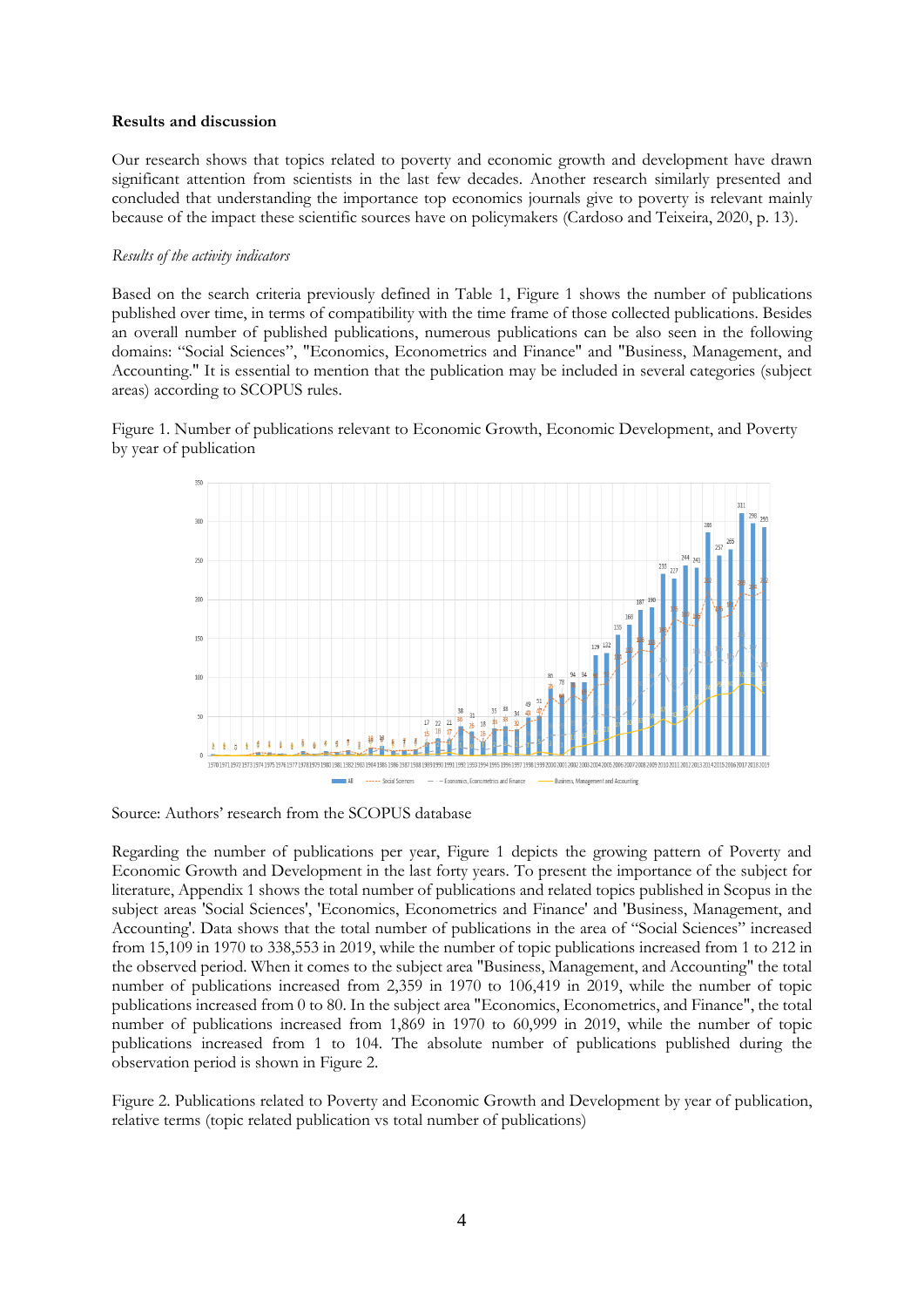

Source: Authors' research from the SCOPUS database

Although, in an absolute sense, the largest increase occurred in the field of Social Sciences, while in relative terms (topic-related publications vs a total number of publications) the largest increase occurred in the field of "Economics, Econometrics, and Finance", where the notable increase occurred in the period from 983 to1986. However, the largest increase in this field occurred from 2003 to 2011, whereupon the number of topic-related publications vs the total number of publications began to decline.

Since 1989, the highest number of publications per year is concentrated, which can be attributed to the World Bank, which has had a critical role in research on important issues. "Research on income distribution that has emerged over the years has sought to increase the understanding of donors, policymakers, and academics on the important questions of who benefits from economic development, who is hurt by economic decline, and why" [\(Fields, G. S., 1989,](#page-13-2) p. 2). Another reason for this is the progressive economic development in markets other than the US, especially in those of Europe and China. Table 2 shows the top authors based on the number of publications and citations per article.

| <b>Authors</b>       | Affiliation                                     | Number of<br>publications | Number of<br><b>Citations</b> | <b>Citations</b><br>per article |
|----------------------|-------------------------------------------------|---------------------------|-------------------------------|---------------------------------|
| Martin Ravallion     | Georgetown University                           | 21                        | 1946                          | 92.67                           |
| Nanak C. Kakwani     | University of New South<br>Wales UNSW Australia | 13                        | 539                           | 41.46                           |
| Ernesto M. Pernia    | University of the<br>Philippines Diliman        | 13                        | 384                           | 29.54                           |
| Arsenio M. Balisacan | University of the<br>Philippines Diliman        | 12                        | 182                           | 15.17                           |
| Andy Sumner          | King's College London                           | 12                        | 103                           | 8.58                            |
| Gary S. Fields       | TZA.                                            | 10                        | 155                           | 15.50                           |

Table 2. Most prominent authors who have published over 10 publications on Poverty and Economic Growth and Development (Accessed 03/02/2020, Revised 27/08/2020)

Source: Authors' research from the SCOPUS database

Martin Ravallion is the most prolific author with 21 publications, followed by Nanak C. Kakwani and Ernesto M. Pernia with 12 and Arsenio M. Balisacan and Andy Sumner with 12 publications. Looking at the number of citations per publication, the first three authors are Martin Ravallion with 92.67, followed by Nanak Kakwani with 41.46, and Ernesto M. Pernia with 29.57. Martin Ravallion is the most prominent author, however, his article titled "Growth, inequality, and poverty: Looking beyond averages" (2001) is one of the ten most frequently cited articles. Table 3 includes the 10 most cited publications based on the SCOPUS database.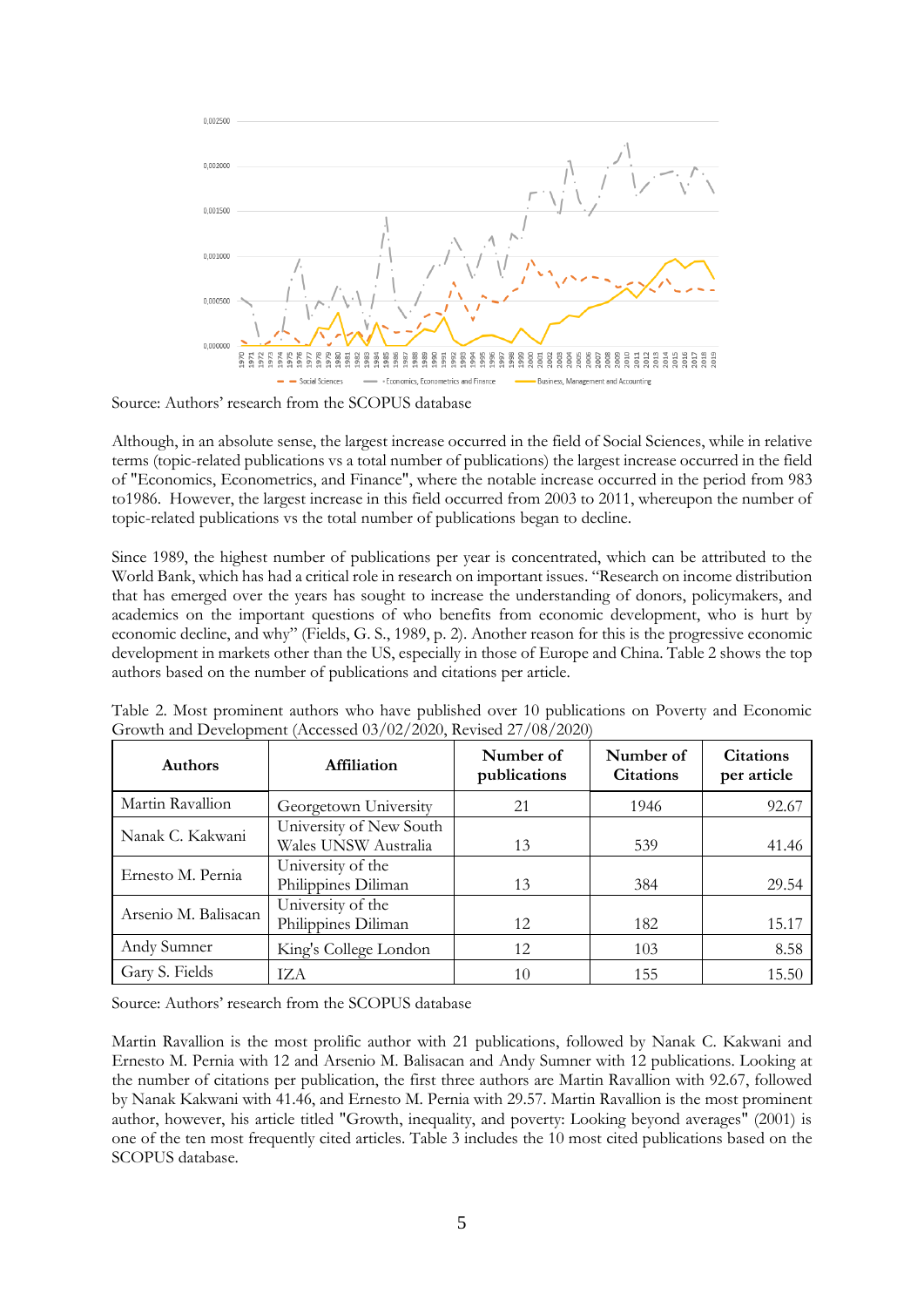The most cited article (Table 3) is "A new data set measuring income inequality" (1996) by K. Deininger and L. Squire, published in *the World Bank Economic Review* with 1279 citations. This paper on the new data set explores the systematic nexus between growth and changes in aggregate inequality. They used the Gini coefficient for measuring changes in inequality and concluded that "there is a strong positive relationship between growth and poverty reduction and no systematic relationship between the growth of aggregate income and changes in inequality as measured". [\(Deininger & Squire, 1996,](#page-13-6) p. 565).

| <b>Citations</b> | Author                                                                                        | Title                                                                                                                          | Year | Journal                          |
|------------------|-----------------------------------------------------------------------------------------------|--------------------------------------------------------------------------------------------------------------------------------|------|----------------------------------|
| 1291             | (Deininger, K.<br>& Squire, L.,<br>1996)                                                      | $\boldsymbol{A}$<br>data<br>new<br>set<br>measuring<br>income<br>inequality                                                    | 1996 | World Bank<br>Economic<br>Review |
| 1277             | (Glaeser, E. L.,<br>La Porta, R.,<br>Lopez-de-<br>Silanes, F., &<br>Shleifer,<br>A.,<br>2004) | Do institutions cause<br>growth?                                                                                               | 2004 | Journal of<br>Economic<br>Growth |
| 990              | (Dollar, D. &<br>Kraay,<br>A.,<br>$2002$ )                                                    | Growth is good for<br>the poor                                                                                                 | 2002 | Journal of<br>Economic<br>Growth |
| 765              | (Diener, E. &<br>Biswas-<br>Diener,<br>R.,<br>$2002$ )                                        | Will money increase<br>subjective<br>well-<br>being? A literature<br>review and guide to<br>needed research                    | 2002 | Social<br>Indicators<br>Research |
| 535              | (Dollar, D. &<br>Kraay,<br>A.,<br>2004)                                                       | Trade, growth, and<br>poverty                                                                                                  | 2004 | The Economic<br>Journal          |
| 508              | (Rodrik,<br>D.,<br>2008)                                                                      | One<br>economics,<br>recipes:<br>many<br>globalization,<br>institutions,<br>and<br>economic<br>growth<br>$($ Book $)$          | 2008 | Princeton<br>University<br>Press |
| 496              | T.,<br>(Beck,<br>Demirgüç-<br>Kunt, A.,<br>$\&$<br>Levine,<br>R.,<br>2007)                    | Finance, inequality,<br>and the poor                                                                                           | 2007 | Journal of<br>Economic<br>Growth |
| 471              | (Beckerman,<br>W., 1992)                                                                      | Economic<br>growth<br>and the environment:<br>Whose<br>growth?<br>Whose environment?                                           | 1992 | World<br>Development             |
| 462              | (Taylor, E. J.,<br>1999)                                                                      | The new economics<br>of<br>labor<br>migration<br>and<br>the<br>role<br>of<br>the<br>remittances<br>$\sin$<br>migration process | 1999 | International<br>Migration       |
| 436              | (Ravallion, M.,<br>2001)                                                                      | Growth,<br>inequality,<br>and poverty: Looking<br>beyond averages                                                              | 2001 | World<br>Development             |

Table 3. Ten of the most frequently cited articles according to the SCOPUS database, from the analyzed set of publications (Accessed 3/2/2020, Revised 27/08/2020)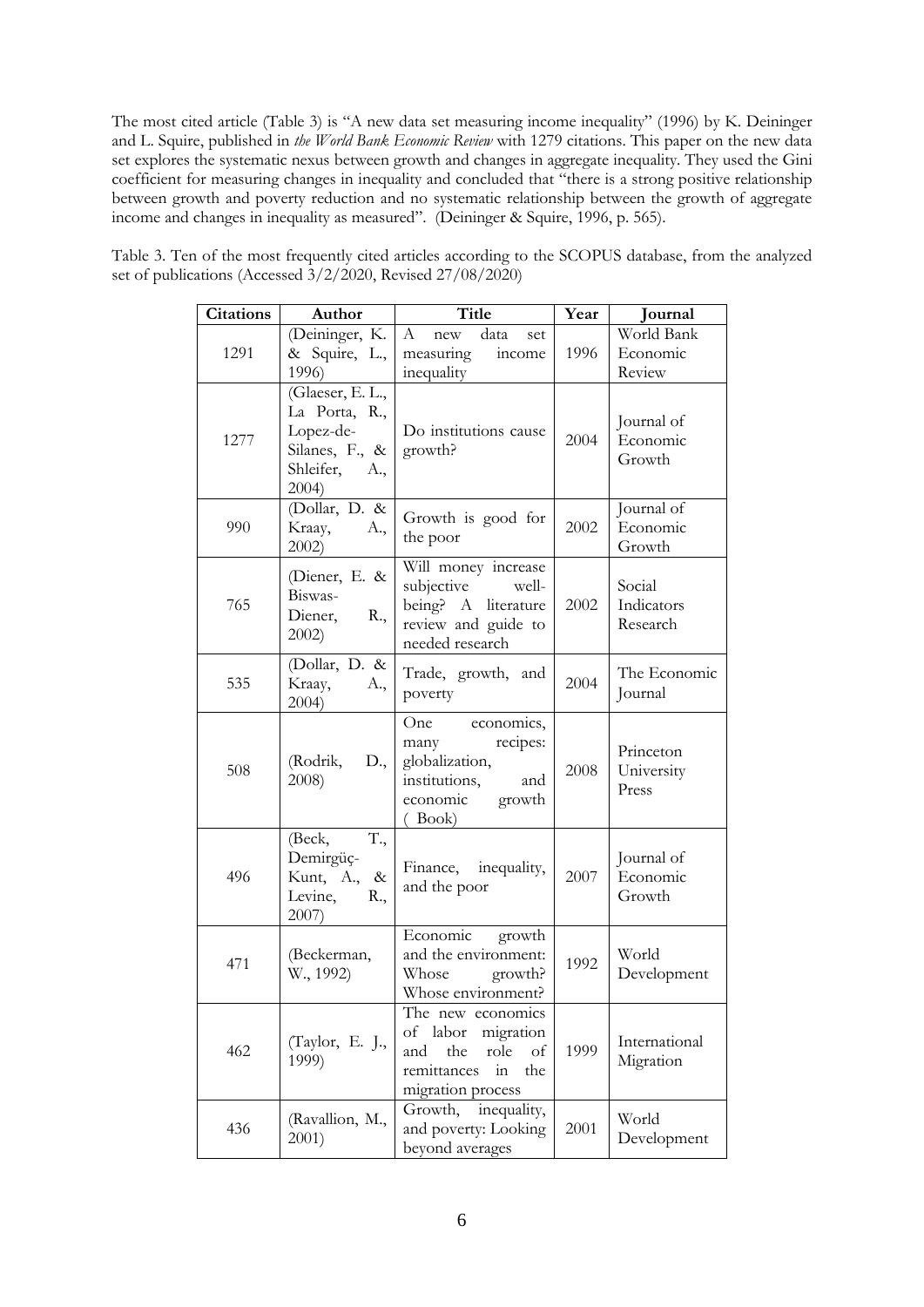The second most cited article is "Do institutions cause growth?" (2004) by E.L. Glaeser, R. La Porta, F. Lopez-de-Silanes, while A. Shleifer was published in the Journal of Economic Growth with 1253 citations. This paper revisits the debate whether political institutions cause economic growth or, instead, whether the development and build-up of human capital accumulation lead to institutional improvement. They concluded that the evidence is non-existent, institutions cause economic growth, as opposed to growth improving institutions. Their analysis for the period from 1960 to 2000 provides no support for the claim that "institutions cause growth". Substantial evidence points to the primacy of human capital for both growth and democratization. Also, they showed that institutional results improve as the country becomes richer [\(Glaeser, et al., 2004\)](#page-13-7).

The article "Growth is good for the poor" (2002) by [D. Dollar,](https://scholar.google.com/citations?user=46NXjwcAAAAJ&hl=en&oi=sra) and [A. Kraay](https://scholar.google.com/citations?user=fcQenm4AAAAJ&hl=en&oi=sra) was published in the *Journal of Economic Growth* with 960 citations. This paper underscores the importance of economic growth in reducing poverty and concludes that when average incomes rise, the average incomes of the poorest fifth of society rise proportionately. They emphasize that growth is not all that is necessary to advance the lives of the poor, and that good poverty reduction strategies must include tools of good rule of law, openness to international trade, good fiscal policy and discipline, and so on [\(Dollar & Kraay, 2002\)](#page-13-10).

"Will money increase subjective well-being? A literature review and guide to needed research" (2002) by Diener and Biswas-Diener were published in Social Indicators Research with 741 citations. They opened the question of whether the money will make people happy and concluded that a higher income might help if one is very poor. More money increases subjective well-being, "when it means avoiding poverty and living in a developed nation, however, income appears to increase subjective well-being little over the long-term, when more of it is gained by well-off individuals whose material desires rise with their incomes". The fundamental finding is "that for middle and upper-income people in developed countries, where gaining more income is not likely to enhance their subjective well-being" [\(Diener & Biswas-Diener,](#page-13-9) 2002, p. 119).

The fifth most cited article is "Trade, growth, and poverty" (2004) by Dollar and Kraay, published in The Economic Journal. In this paper, the authors investigated how globalization and trade openness affect economic growth and poverty. They emphasize that economic growth leads to proportionate increases in incomes of the poor. "The evidence from individual cases and cross-country analysis supports the view that globalization leads to faster growth and poverty reduction in poor countries. Furthermore, there is no systematic relationship between changes in trade volumes and changes in household income inequality" [\(Dollar & Kraay,](#page-13-8) 2002, p. 22).

| Journals                                     | Citation<br>s | $(\%)$ of<br>citation<br>s | Publicatio<br>ns | $(\%)$ of<br>publicatio<br>ns | Average<br>citations<br>per<br>publicatio<br>$\mathbf n$ |
|----------------------------------------------|---------------|----------------------------|------------------|-------------------------------|----------------------------------------------------------|
| World Development                            | 4783          | 7.75%                      | 99               | $2.24\%$                      | 48.31                                                    |
| Social Indicators Research                   | 1035          | $1.68\%$                   | 20               | 0.45%                         | 51.75                                                    |
| Journal Of Development Studies               | 936           | $1.52\%$                   | 25               | $0.57\%$                      | 37.44                                                    |
| Journal Of International<br>Development      | 861           | $1.40\%$                   | 56               | $1.27\%$                      | 15.38                                                    |
| Development Policy Review                    | 581           | $0.94\%$                   | 25               | $0.57\%$                      | 23.24                                                    |
| Asian Development Review                     | 498           | 0.81%                      | 23               | 0.52%                         | 21.65                                                    |
| Journal Of African Economies                 | 300           | $0.49\%$                   | 29               | $0.66\%$                      | 10.34                                                    |
| Bulletin Of Indonesian Economic<br>Studies   | 271           | $0.44\%$                   | 21               | 0.48%                         | 12.90                                                    |
| <b>Economic Development Quarterly</b>        | 233           | $0.38\%$                   | 23               | 0.52%                         | 10.13                                                    |
| International Journal Of Social<br>Economics | 228           | $0.37\%$                   | 35               | 0.79%                         | 6.51                                                     |

Table 4. The seventeen most influential and productive journals according to Scopus (Accessed 3/2/2020, Revised 27/05/2020)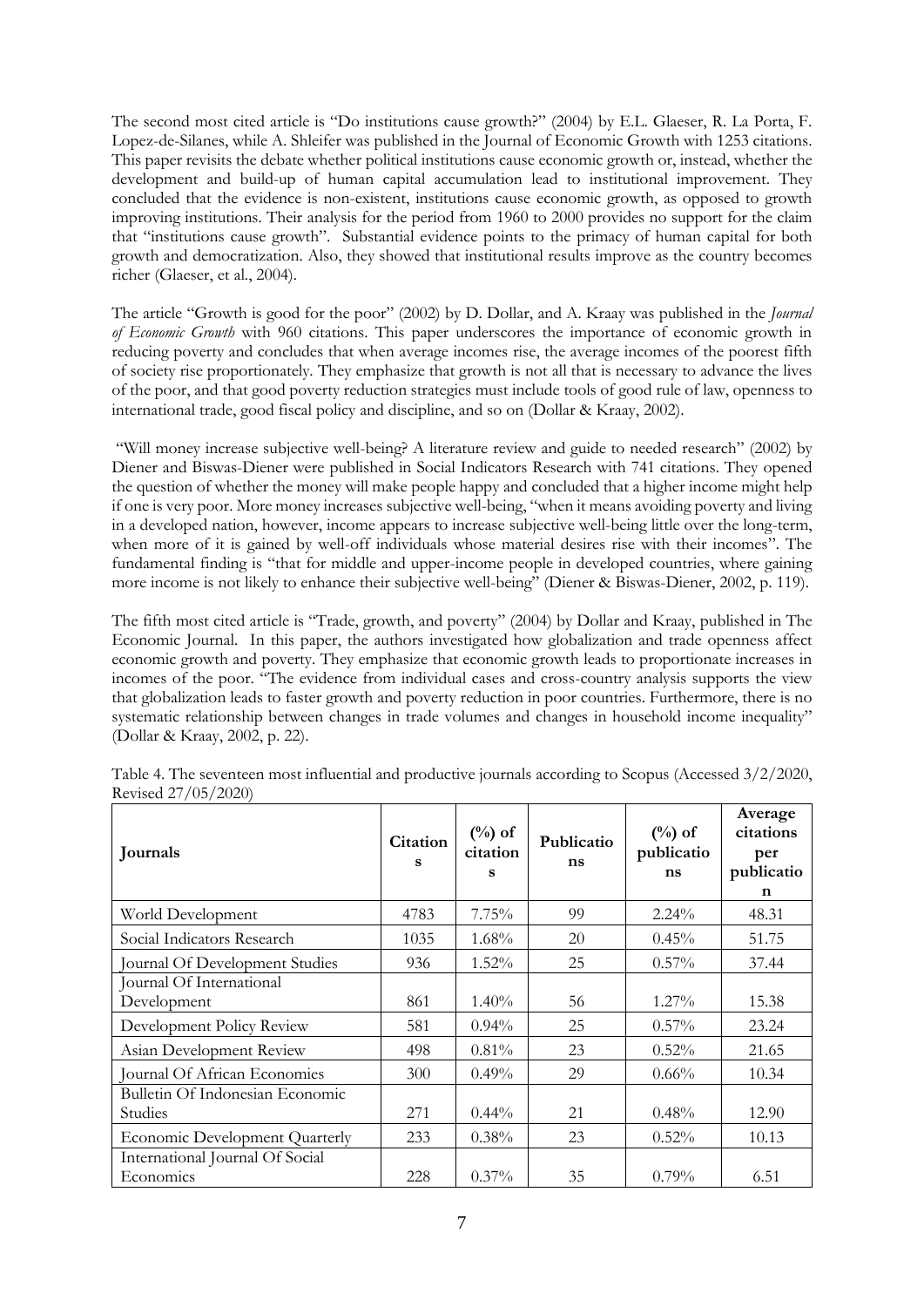| Development Southern Africa     | 214 | $0.35\%$ | 23 | $0.52\%$ | 9.30 |
|---------------------------------|-----|----------|----|----------|------|
| Sustainability Switzerland      | 203 | $0.33\%$ | 30 | $0.68\%$ | 6.77 |
| Finance And Development         | 199 | $0.32\%$ | 20 | 0.45%    | 9.95 |
| African Development Review      | 188 | $0.30\%$ | 20 | $0.45\%$ | 9.40 |
| <b>IDS</b> Bulletin             | 182 | $0.29\%$ | 26 | $0.59\%$ | 7.00 |
| Pakistan Development Review     | 142 | $0.23\%$ | 36 | 0.82%    | 3.94 |
| Mediterranean Journal Of Social |     |          |    |          |      |
| Sciences                        | 117 | $0.19\%$ | 40 | $0.91\%$ | 2.93 |

Table 4. (continued)

The 17 most influential and productive journals, on topics including economic growth, economic development, and poverty, are identified and presented in Table 4. To measure the impact of each journal, the indicators are based on the number of citations of all published publications. Data presented in Table 4 identifies the most influential and productive journals on Economic Growth, Economic Development, and Poverty topic, based on the number of times all papers published by the journal are cited in other papers to measure the influence of each journal.

Data reveals that the World Development journal has the highest number of citations (4783, 7.75%) and articles (99, 2.24%), followed by Social Indicator Research (1035, 1.68%), Journal of Development Studies (936, 1.52%), Journal of International Development (861, 1.40%), Development Policy Review (581, 0.94%), Asian Development Review (498, 0.81%), Journal of African Economies (300, 0.49%), and so on. World Development is the multi-disciplinary international journal devoted to the Study and Promotion of World Development. When it comes to the average number of citations per publication, Social Indicators Research journal is in front of the World Development journal with an average of 51.75 citations per publication.

Figure 2 shows the citation network map of journals that classifies them into clusters based on citations among them. The weight of each node is represented by the size of nodes and words. The nodes of the same color belong to a cluster, while the distance between two nodes captures the strength of their relationship; shorter distance imports a stronger connection.

Figure 3. Citation journal map, generated with VOS Viewer

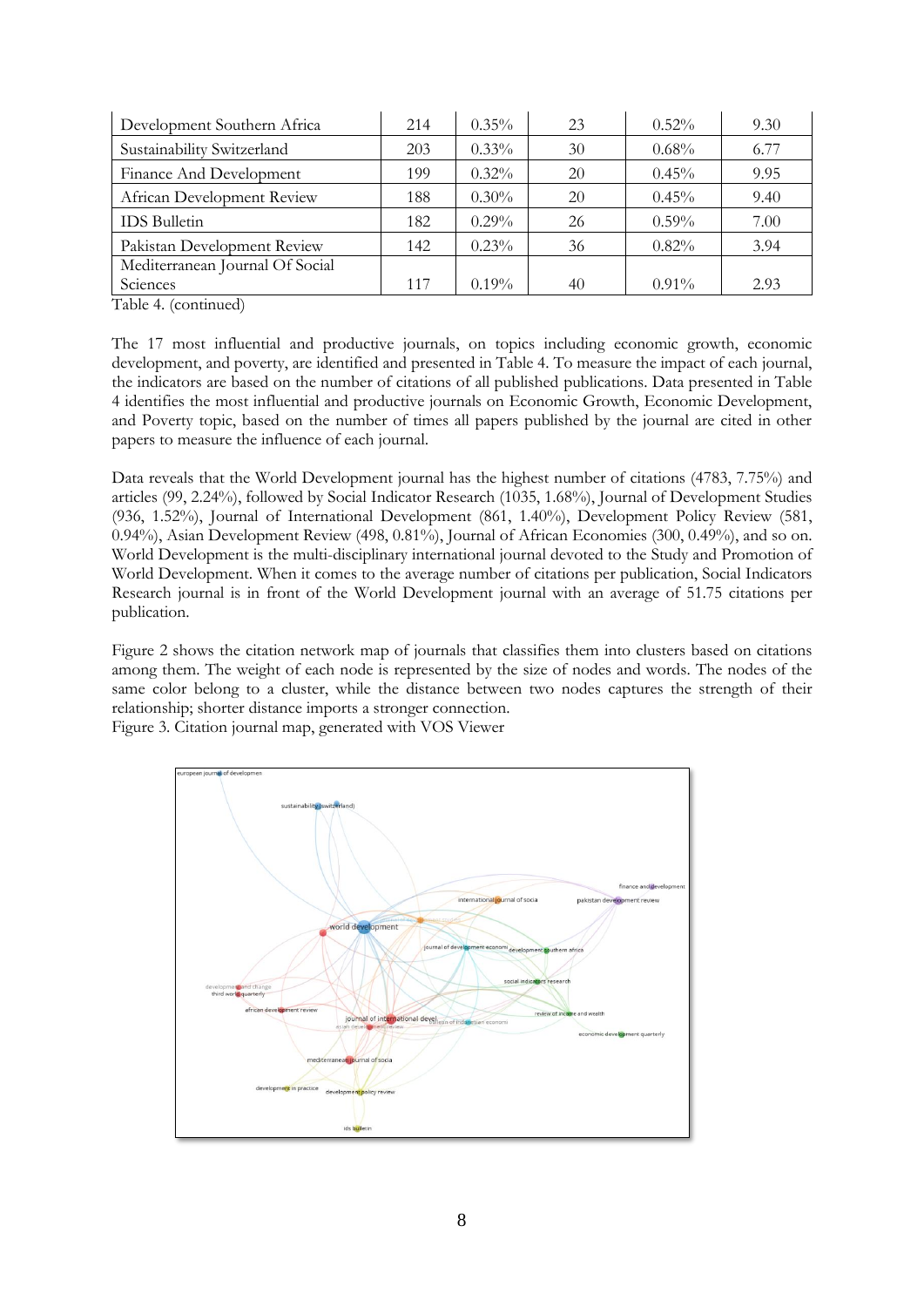Consistent with the results shown in Figure 3, *World Development* and *Journal of International Development*  journals have the highest node size. A total of seven clusters are identified by the VOS Viewer. The first one is formed by the *World Development*, *European Journal of Development Research, Review of Development Economics*  and *Sustainability (Switzerland)*. Cluster 2 includes *African Development Review, Asian Development Review, Development, and Change, Journal of African Economies, Journal of International Development, Mediterranean Journal of Social Sciences,* and *Third World Quarterly.* Cluster 3 is formed by the journal of *Development Southern Africa, Economic Development Quarterly, Review of Income and Wealth* and *Social Indicators Research.* 

Cluster 4 includes *Development in Practice, Development Policy Review*, and *IDS Bulletin*. Cluster 5 includes *Finance and development* and *Pakistan Development Review*. Cluster 6 is formed by *the Bulletin of Indonesian Economic Studies* and *Journal of Development Economics.* Finally, Cluster 7 is composed of the *International Journal of Social Economics*  and *Journal of Development Studies*.

Table 5 shows the 15 most influential countries based on the representation of defined countries/territories associated with the main search records identified in Scopus. With slightly less than one-fourth of the records found in this field, the United States of America dominates with 1131 publications. The United Kingdom, with approximately 11% of all identified publications, also has a major impact on this research area. India is a recent surprise. Thanks to the structural and political reforms and development of technological innovation, India's GDP growth has been among the highest in the world in the past decade, achieving an "annual growth of between 6-7%" [\(Myers, J., 2020\)](#page-14-10) which can be correlated to broader research in the field of economic development and poverty. No wonder the fact that the United States of America, the United Kingdom, and Australia are ranked first, due to their ranking according to the QS Higher Education System Strength Rankings 2018. The United States of America takes the first position in the world and is followed by the United Kingdom in second place. Australia takes the third position (QS Higher Education System Strength Rankings, 2020). India is a surprise and it is in the 26th position, while South Africa is in the 33rd position, and two of those countries are one of the first five countries among the most productive according to our bibliometric analyses. When it comes to government expenditure on education (% of GDP), South Africa (2018) allocates 6.2% of its GDP on education, Australia (2016) 5.3%, the United States of America (2014) 5.0%, United Kingdom (2016) 5.5%, India (2013) 3.8%, and so on (World Bank, 2020).

|                | Country                 | Number of<br>publications<br>$\binom{0}{0}$ | Number of<br>citations for<br>publications | Average<br>citation per<br>publications | Year of a<br>first<br>published<br>article | Year of Last<br>published<br>article |
|----------------|-------------------------|---------------------------------------------|--------------------------------------------|-----------------------------------------|--------------------------------------------|--------------------------------------|
|                | United<br>The           |                                             |                                            |                                         |                                            |                                      |
| 1              | States<br>of<br>America | 1131 (23.46)                                | 25367                                      | 22.43                                   | 1964                                       | 2019                                 |
| 2              | United Kingdom          | 534 (11.08)                                 | 9640                                       | 18.05                                   | 1985                                       | 2019                                 |
| 3              | South Africa            | 300 (6.22)                                  | 2326                                       | 7.75                                    | 1980                                       | 2019                                 |
| 4              | India                   | 220 (4.56)                                  | 1110                                       | 5.05                                    | 1978                                       | 2019                                 |
| 5              | Australia               | 205(4.25)                                   | 2168                                       | 10.58                                   | 1982                                       | 2019                                 |
| 6              | China                   | 145 (3.01)                                  | 1255                                       | 8.66                                    | 1998                                       | 2019                                 |
| $\overline{7}$ | Germany                 | 141 (2.92)                                  | 1000                                       | 7.09                                    | 1990                                       | 2019                                 |
| 8              | Canada                  | 135 (2.80)                                  | 1889                                       | 13.99                                   | 1975                                       | 2019                                 |
| 9              | Netherlands             | 101(2.10)                                   | 1146                                       | 11.35                                   | 1984                                       | 2019                                 |
| 10             | France                  | 97 (2.01)                                   | 754                                        | 7.77                                    | 1970                                       | 2019                                 |
| 11             | Malaysia                | 78 (1.62)                                   | 579                                        | 7.42                                    | 1999                                       | 2019                                 |

Table 5. Fifteen of the most productive countries/territories according to Scopus (Accessed 3/2/2020, Revised 27/05/2020)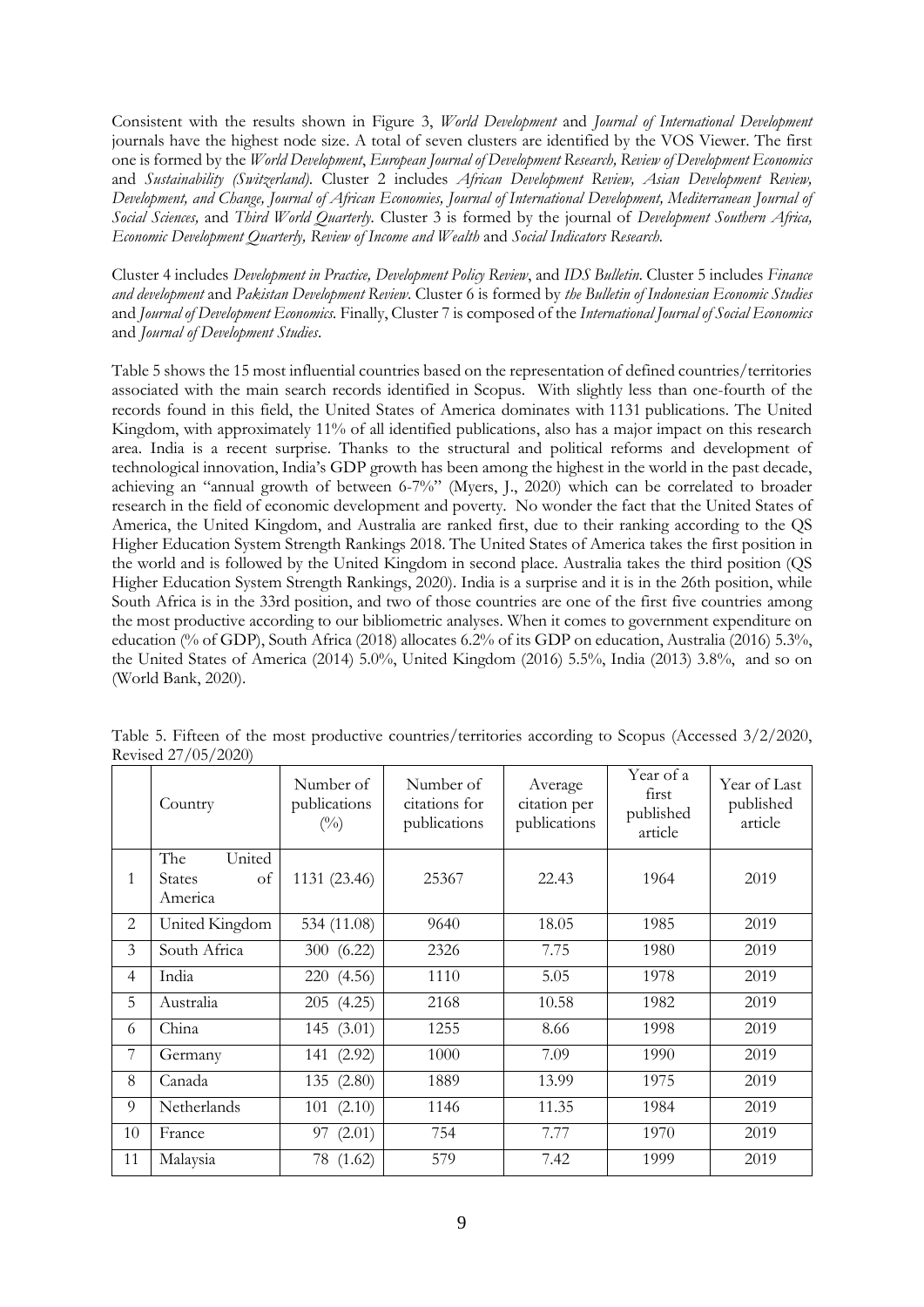| 12 | Italy     | 69(1.43)  | 654 | 9.48 | 1978 | 2019 |
|----|-----------|-----------|-----|------|------|------|
| 13 | Japan     | 67(1.39)  | 516 | 7.70 | 1995 | 2019 |
| 14 | Spain     | 66 (1.37) | 443 | 6.71 | 2000 | 2019 |
| 15 | Indonesia | 65(1.35)  | 284 | 4.37 | 1996 | 2019 |

Table 5. (Cont'd)

The majority, six of these fifteen most productive countries/territories are in Europe, while five are in Asia, two are in North America and one is in Oceania and Africa, which means that this is a topic of interest in many regions around the world. The United States of America had the largest number of total citations with 25,367, followed by the United Kingdom with 9,640, and South Africa with 2,326. Considering the average citations per article, the United States of America is top-ranked again with 22.43, followed by the United Kingdom with 18.05, and Canada with 13.99. By contrast, Indonesia (4.37), India (5.05), and Spain (6.71) had the lowest number of citations relative to the number of published articles. Finally, Table 4 shows the first year and the last year these countries published at least one publication in the field of poverty and economic development. Countries such as the United States of America, France, and Canada have had publications since the beginning of the study period, while the other countries began publishing between 1978 and 2000. In 2019, all these countries continue to regularly publish work on this topic.

### *Keywords analysis (co-occurrence)*

Keywords are a significant part of a publication and represent the core content; specific associations formed between keywords will identify the degree of the academic level of interest in the field through keyword analysis. In this research, the authors use keyword co-occurrence analysis to address highly popular topics in the field of poverty and economic development. A total of 4372 publications had 7997 keywords, most of which are not frequently used, with a small number of keywords that are often used. Surely, the most frequently used keyword is 'poverty' with the highest frequency of occurrence, followed by 'economic growth', 'economic development, 'poverty alleviation, 'economics', 'sustainable development, 'developing countries, and 'income distribution'. Twenty-five keywords with an appearance of more than 20 times are shown in Table 6.

| Keyword                       | F    | Keyword                     | F   |
|-------------------------------|------|-----------------------------|-----|
| Poverty<br>1.                 | 1093 | 14. Development             | 149 |
| Economic growth<br>2.         | 1082 | 15.<br>Economics            | 138 |
| Economic development<br>3.    | 865  | Sub-Saharan Africa<br>16.   | 126 |
| Poverty alleviation<br>4.     | 652  | 17.<br>Growth               | 123 |
| Income distribution<br>5.     | 251  | South Africa<br>18.         | 123 |
| Africa<br>6.                  | 210  | 19.<br>Employment           | 122 |
| Inequality<br>7.              | 207  | Globalization<br>20.        | 120 |
| Developing world<br>8.        | 193  | Developing countries<br>21. | 117 |
| 9.<br>Sustainable development | 190  | Poverty reduction<br>22.    | 116 |
| 10. Asia                      | 188  | Social policy<br>23.        | 104 |
| 11. India                     | 161  | Developing country<br>24.   | 97  |
| 12. China                     | 156  | Economic policy<br>25.      | 90  |

Table 6. Most important keyword(s)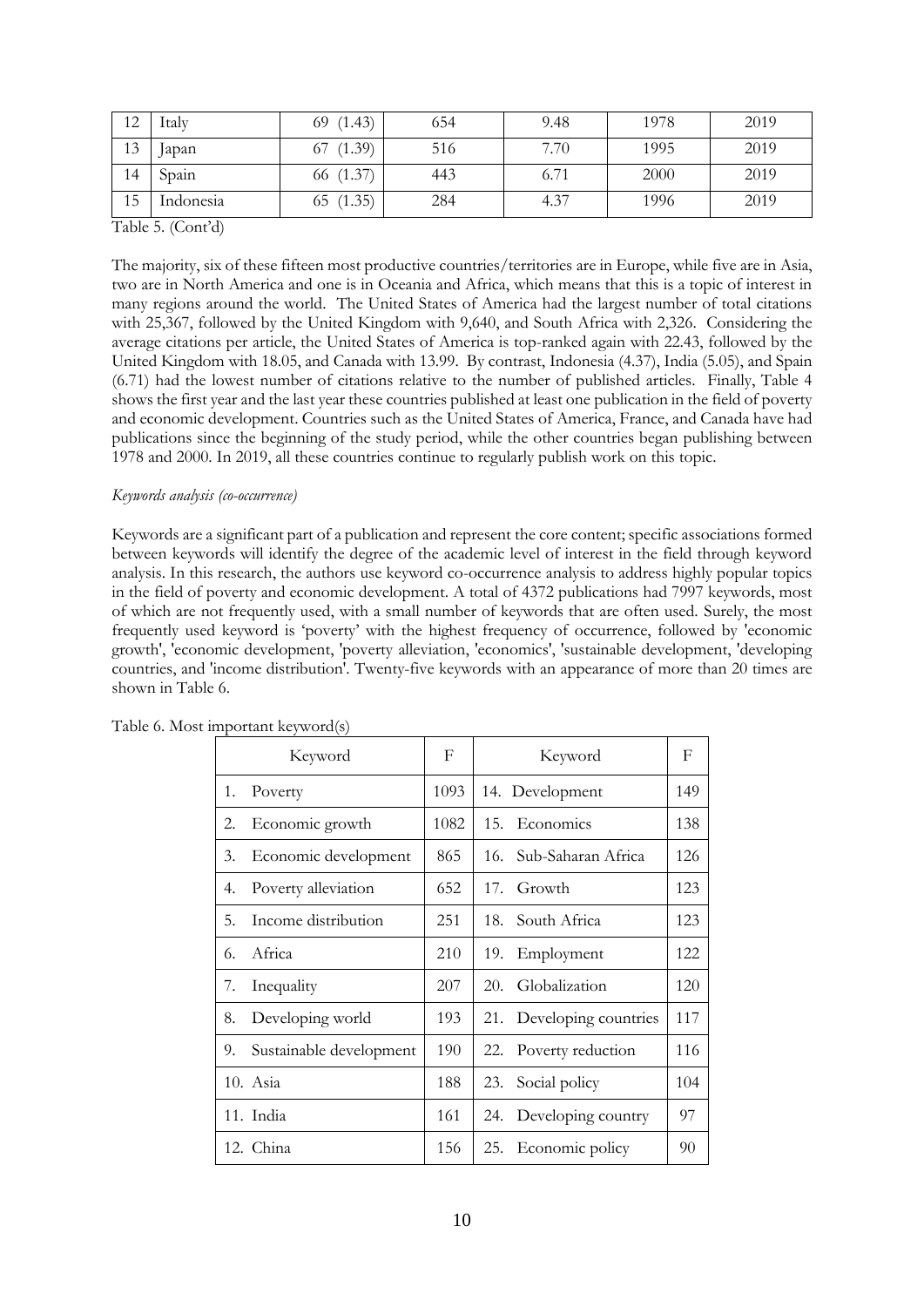|                                    | $\Delta$<br>Eurasia<br>1 J . | .<br>$1 \vee 1$ |  |  |
|------------------------------------|------------------------------|-----------------|--|--|
| $\sim$ $\sim$ $\sim$<br>$\sqrt{ }$ | $\rightarrow$ $\rightarrow$  |                 |  |  |

Table 6. (Cont'd)

It was expected that keywords such as 'poverty', 'economic growth, 'economic development, 'poverty alleviation, 'income distribution' are those that are first ranked. Africa and Sub-Saharan Africa are regions with the highest poverty rates in the world and they are very often mentioned and analyzed in papers and publications. Other keywords are closely related to the phenomenon of poverty and economic growth. China is one of the most productive countries, and it has generated about 3 percent of all publications on economic growth, economic development, and poverty. According to Table 6, the word "China" is one of the important keywords. This is not surprising, since China has recently been characterized as the new center of gravity of the global economy. Today, China is a global economic superpower, a locomotive of global economic growth, a country with the second economic power and the second place in world exports, a country with the largest foreign trade surplus and the largest foreign exchange reserves, and a country whose economic growth has been the highest in the world for decades.

Following the preliminary consolidation of keywords, the co-occurrence network was employed to identify and represent identifiable networks of high-frequency co-keywords in the field of poverty and economic development. Using natural language processing techniques, keywords from analyzed publications are used to determine the frequency of given words ('co-words') that appear in these publications. The VOS Viewer was used to analyze keyword co-occurrence and it obtained graphs that explore the most common themes illustrating the research trends and hotspots in the field of economic growth, economic development, and poverty [\(Van Eck, N. J. & Waltman, L., 2011\)](#page-14-11). The co-occurrence threshold of the keywords was set, as 50 and 57 items were incorporated into visualization (see Figure 4).

In Figure 4a, the position of a keyword in the two-dimensional space is determined by applying WOS mapping techniques in 2D [\(Van Eck, Waltman, Dekker, & van den Berg, 2010\)](#page-15-2) space for each term, and the size of the circles represents keyword occurrences. The larger the circle, the more often a keyword has been co-selected. Keywords such as 'economic development, 'poverty', 'economic growth and 'poverty alleviation had the highest strength. Line thickness is a measure of the strength of the association between keywords relative to each other. The distance between two keywords implies the relative strength of their relationship and the similarity of the topic. The distance between two keywords shows the relative strength of their relatedness and topic similarity. The same color circles suggest a cluster of many interlinked keywords and underline an individual aspect or subtopic within the same high-level science field. The cooccurrences network of keywords in Figure 4a clearly illustrates four distinct clusters.

Figure 4. Co-occurrences network of keywords, generated with the VOS Viewer (a – network visualization based on co-occurrences keywords; b – network visualization based on the co-occurrences keywords and average publication per year scores)

a)

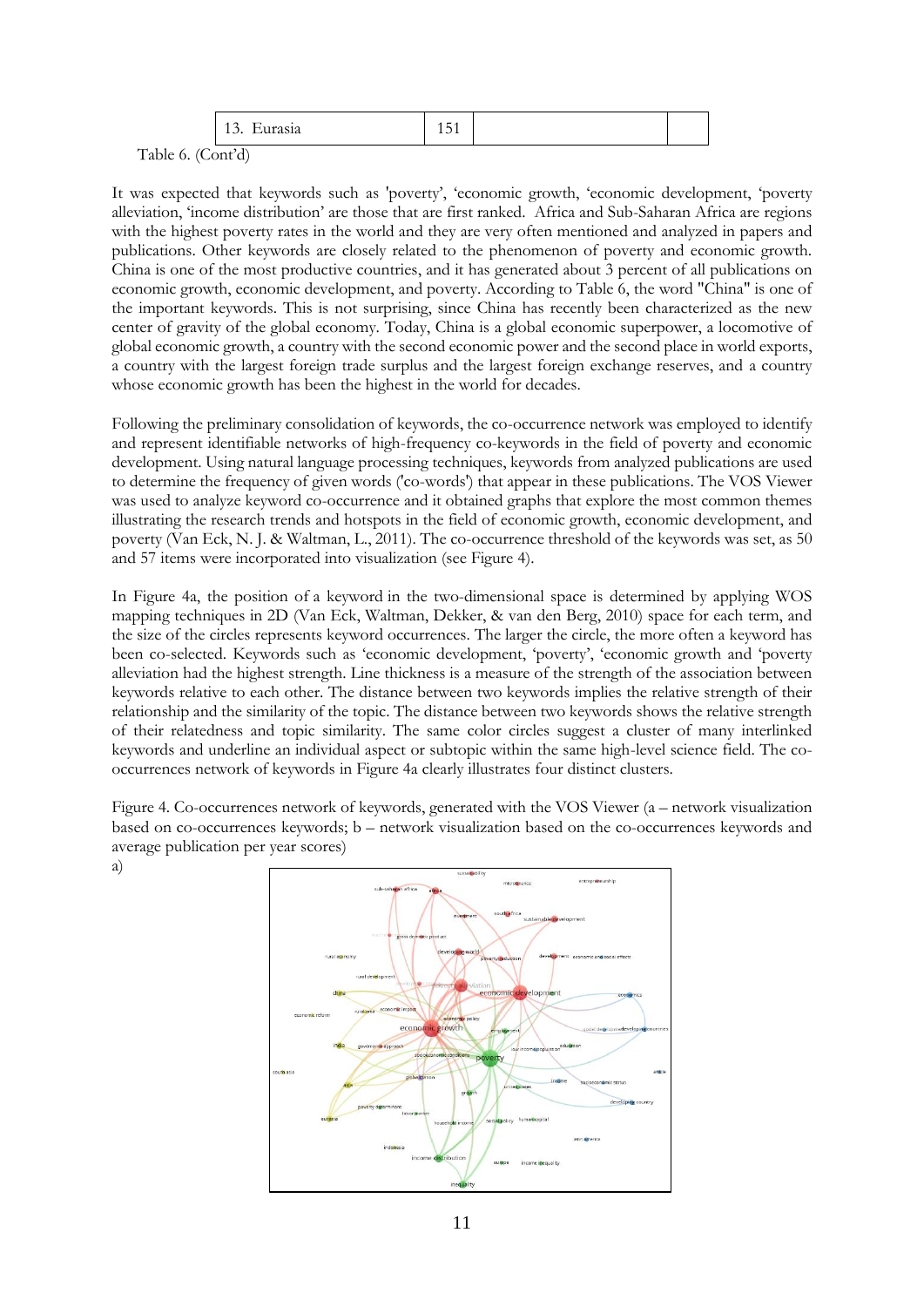

### b)

By analyzing the key node circles, appropriate labels of the four main clusters could be assigned to each of them. Specifically, as was shown in the red cluster (Figure 4a, cluster 1, 20 items), keywords such as economic growth, economic development, poverty alleviation, Africa, developing world, sustainable development, development, poverty reduction, and such, apparently were relevant to the topic of "economic development". In the green cluster (Figure 4a, cluster 2, 16 items), keywords such as poverty, income distribution, inequality, growth, employment, social policy, and such, focused on poverty and income distribution. Next, in the blue cluster (Figure 4a, cluster 3, 10 items), keywords such as economics, developing countries, income, social development, low-income population, economic and social effects, socioeconomic status, and such, concentrated on the aspect of "Socioeconomic status". In the yellow cluster (Figure 4a, cluster 4, 10 items), keywords such as Asia, India, China, Eurasia, rural economy, rural area, rural development, and such, were associated with "region development" topics.

As is shown in Figure 4b, different colors were used to represent the time-varying keyword co-occurrences from 2006 (in dark purple) to 2012 (in yellow). It may be seen that for a keyword or term belonging to "region development" of Cluster 4, the average year of publication is the year 2006. For keyword in Cluster 1 "economic development," the average publication year has shifted to the period from 2008 to 2010. In the yellow period (around 2012), keywords that belong to cluster 3 of "Socioeconomic status" appear, which is still a hot topic on the economic scene is today.

### **Conclusions and research opportunities**

This analysis evaluated the global research trends in economic development and poverty publications from 1970 to 2019. In the last 20 years, the issue of economic development and poverty has been a field with extensive studies, most significantly since the year 2000. There is an increasing interest among researchers related to economic growth and development and poverty, which is consistent with the fact that economic growth and development, are one of the best directions on the path to poverty reduction.

This analysis used the SCOPUS databases to retrieve publications from 1970 to 2019. The survey was conducted during the first week of February 2020, and a total of 5,337 publications were returned from the main search. Regarding the number of publications per year, a growing pattern of Poverty and Economic growth and development occurs in the last forty years. With 21 publications, Martin Ravallion is the author, while "A new data set measuring income inequality" (1996), by K. Deininger and L., is the most cited article. Data show the greatest number of publications (99) in the World Development Journal. World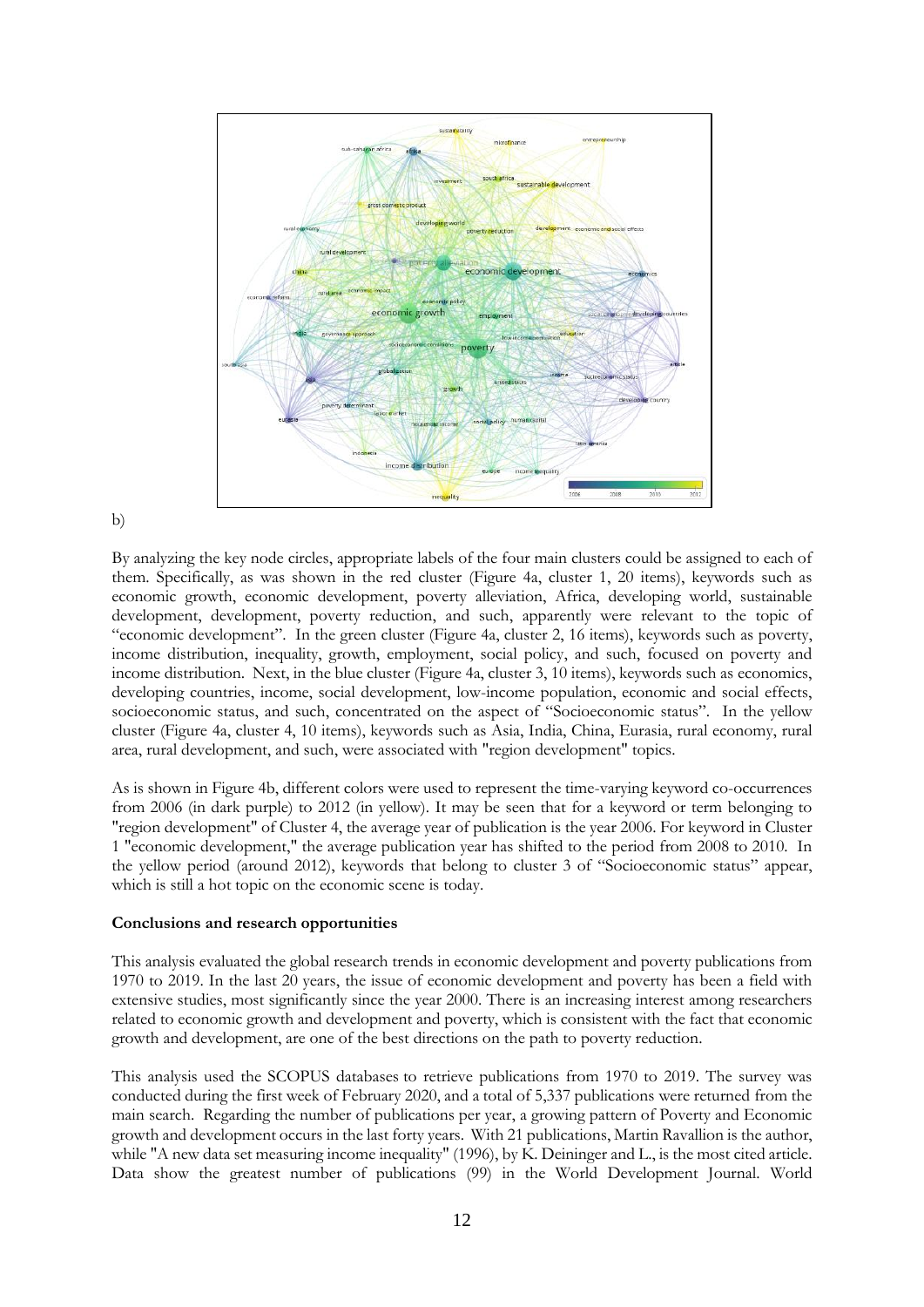Development Journal and Journal of International Development have the largest node sizes. By evaluating the countries that were most influential based on the number of publications published in the collection by each country, we concluded that, with 1.262 publications, the USA was the first. The most frequently used keyword is 'poverty' with the highest frequency of occurrence, followed by 'economic growth', 'economic development, 'poverty alleviation, etc. Broader research should include more keywords in analysis in first "disease", "health", "infection", etc.

As far as constraints of this bibliometric study, the main collection was limited to the SCOPUS database. Different international databases (e.g., WoS or PubMed) should be combined in future research. However, the Scopus database was picked as a data source, because it is the largest citation and abstract database of peer-reviewed scientific literature, and the most widely used for search and analysis of scientific publications. Secondly, the bibliometric method of research could be performed only for the current classifications used in SCOPUS. Based on these constraints, a more in-depth review of the content is recommended for further research in the characterization of the bibliometric analysis.

### **References**

<span id="page-13-1"></span>Adams, R. H. (2003). *Economic growth, inequality, and poverty: Findings from a new data set* (Vol. 2972): World Bank Publications.

<span id="page-13-5"></span>Aghaei Chadegani, A., Salehi, H., Yunus, M., Farhadi, H., Fooladi, M., Farhadi, M., & Ale Ebrahim, N. (2013). A comparison between two main academic literature collections: Web of Science and Scopus databases. *Asian Social Science, 9*(5), 18-26. DOI: doi:10.5539/ass.v9n5p18

<span id="page-13-11"></span>Beck, T., Demirgüç-Kunt, A., & Levine, R. (2007). Finance, inequality, and the poor. *Journal of Economic Growth, 12*(1), 27-49. doi: https://doi.org/10.1007/s10887-007-9010-6

<span id="page-13-12"></span>Beckerman, W. (1992). Economic growth and the environment: Whose growth? whose environment? *World Development, 20*(4), 481-496. doi: 10.1016/0305-750X(92)90038-W

<span id="page-13-4"></span>Cardoso, S. M., & Teixeira, A. A. C. (2020). The Focus on Poverty in the Most Influential Journals in Economics: A Bibliometric Analysis of the "Blue Ribbon" Journals. *Poverty & Public Policy, 12*(1), 10-42. doi: https://doi.org/10.1002/pop4.269

<span id="page-13-0"></span>Council of Europe. (2020). Poverty. Retrieved 26.08.2020, Retrieved from https:/[/www.coe.int/en/web/compass/poverty#5](http://www.coe.int/en/web/compass/poverty#5)

<span id="page-13-6"></span>Deininger, K., & Squire, L. (1996). A new data set measuring income inequality. *World Bank Economic Review, 10*(3), 565-591. doi: 10.1093/wber/10.3.565

<span id="page-13-3"></span>DFID, G. B. (2008). Growth: building jobs and prosperity in developing countries. *London: Department for International Development*.

<span id="page-13-9"></span>Diener, E., & Biswas-Diener, R. (2002). Will money increase subjective well-being? A literature review and guide to needed research. *Social Indicators Research, 57*(2), 119-169. doi: 10.1023/A:1014411319119

<span id="page-13-8"></span>Dollar, D., & Kraay, A. (2002). Growth is good for the poor. *Journal of Economic Growth, 7*(3), 195-225. doi: 10.1023/A:1020139631000

<span id="page-13-10"></span>Dollar, D., & Kraay, A. (2004). Trade, growth, and poverty. *Economic Journal, 114*(493), F22-F49. doi: 10.1111/j.0013-0133.2004.00186.x

<span id="page-13-2"></span>Fields, G. S. (1989). Changes in poverty and inequality in developing countries. *The World Bank Research Observer, 4*(2), 167-185.

<span id="page-13-7"></span>Glaeser, E. L., La Porta, R., Lopez-de-Silanes, F., & Shleifer, A. (2004). Do institutions cause growth? *Journal of Economic Growth, 9*(3), 271-303. doi: 10.1023/B:JOEG.0000038933.16398.ed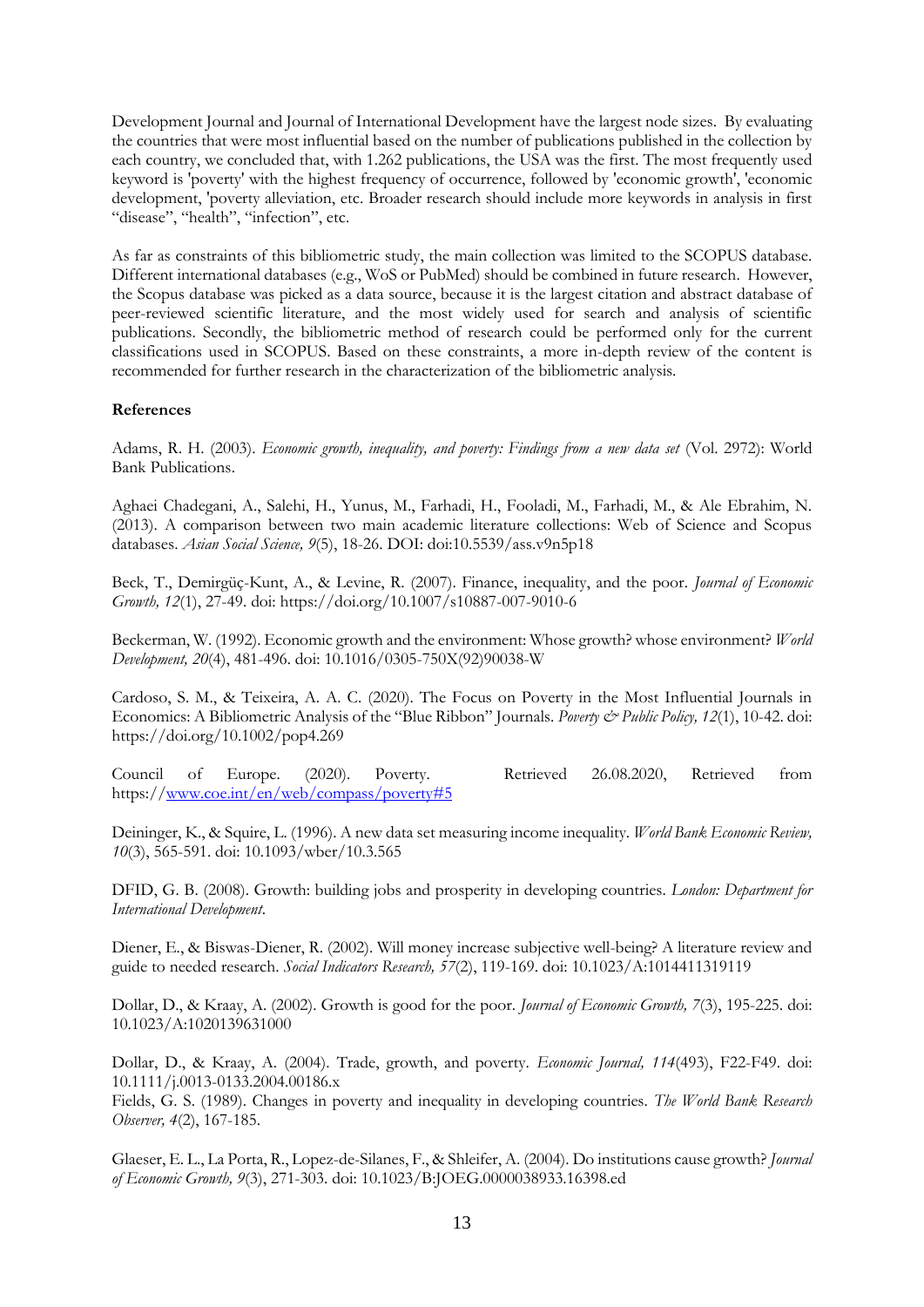Islam, R. (2004). The nexus of economic growth, employment and poverty reduction: An empirical analysis. Recovery and Reconstruction Department International Labour Office. 92-2-115485-8[ISBN]

<span id="page-14-1"></span>Kwon, H.-j., & Yi, I. (2015). Economic development and poverty reduction in Korea: Governing multifunctional institutions. In Bangura Y. (Ed.), *Developmental Pathways to Poverty Reduction* (pp. 175-200). London: Palgrave Macmillan. doi: https://doi.org/10.1057/9781137482549\_8

Lahat, L. (2017). The Effects of Knowledge about Poverty, Exposure to Poverty and Trust on Policymakers' Perceptions about Poverty, Social Policy and Administration, doi: 10.1111/spol.1233210.1111/spol.12332

<span id="page-14-2"></span>Lopez, J. H. (2006). The relative roles of growth and inequality for poverty reduction. *Poverty reduction and growth: Virtuous and vicious circles. Washington, DC: The World Bank*.

<span id="page-14-10"></span>Myers, J. (2020). India is now the world's 5th largest economy. Retrieved 20.3.2020, 2020, Retrieved from https:/[/www.weforum.org/agenda/2020/02/india-gdp-economy-growth-uk-france/](http://www.weforum.org/agenda/2020/02/india-gdp-economy-growth-uk-france/)

QS Higher Education System Strength Rankings. (2020). Retrieved 26.08.2020. Retrieved from https://www.qs.com/top-higher-education-systems-in-the-world/

<span id="page-14-9"></span>Ravallion, M. (2001). Growth, inequality and poverty: looking beyond averages. *World Development, 29*(11), 1803-1815.

<span id="page-14-3"></span>Ravallion, M., & Chen, S. (1999). *What can new survey data tell us about recent changes in distribution and poverty?* : The World Bank. doi: https://doi.org/10.1596/1813-9450-1694

<span id="page-14-0"></span>Ravallion, M., & Chen, S. (2011). Weakly relative poverty. *Review of Economics and Statistics, 93*(4), 1251-1261. doi: https://doi.org/10.1162/REST\_a\_00127

Ravallion, M. (2011). The Two Poverty Enlightenments Historical Insights from Digitalized Books Spanning Three Centuries, The World Bank, doi: https://doi.org/10.1596/1813-9450-5549

<span id="page-14-7"></span>Rodrik, D. (2008). *One economics, many recipes: Globalization, institutions, and economic growth*: Princeton University Press. doi: DOI: 10.2307/j.ctvcm4jbh

<span id="page-14-4"></span>Roemer, M., & Gugerty, M. K. (1997). *Does economic growth reduce poverty?* : Harvard Institute for International Development Cambridge, MA.

<span id="page-14-5"></span>Škare, M., & Družeta, R. P. (2016). Poverty and economic growth: a review. *Technological and Economic Development of Economy, 22*(1), 156-175. doi: 10.3846/20294913.2015.1125965

<span id="page-14-8"></span>Taylor, E. J. (1999). The new economics of labour migration and the role of remittances in the migration process. *International Migration, 37*(1), 63-88. doi: https://doi.org/10.1111/1468-2435.00066

<span id="page-14-6"></span>Teixeira, A. A. C., & Carvalho, L. (2014). Where are the poor in mainstream international economics? *Poverty & Public Policy, 6*(3), 215-238. doi: https://doi.org/10.1002/pop4.77

<span id="page-14-11"></span>Todaro, M. P., & Smith, S. C. (2015). *Economic Development* (12th ed.): United Kingdom: Pearson Education, Inc.

Van den Berg, H. (2017) *[Economic growth and development](https://scholar.google.com/scholar?oi=bibs&cluster=17957933836490654777&btnI=1&hl=en)* (3th ed): Singapore: World Scientific Publishing Company, Co. Pte. Ltd.

Van Eck, N. J., & Waltman, L. (2011). Text mining and visualization using VOSviewer. *arXiv preprint arXiv:1109.2058*.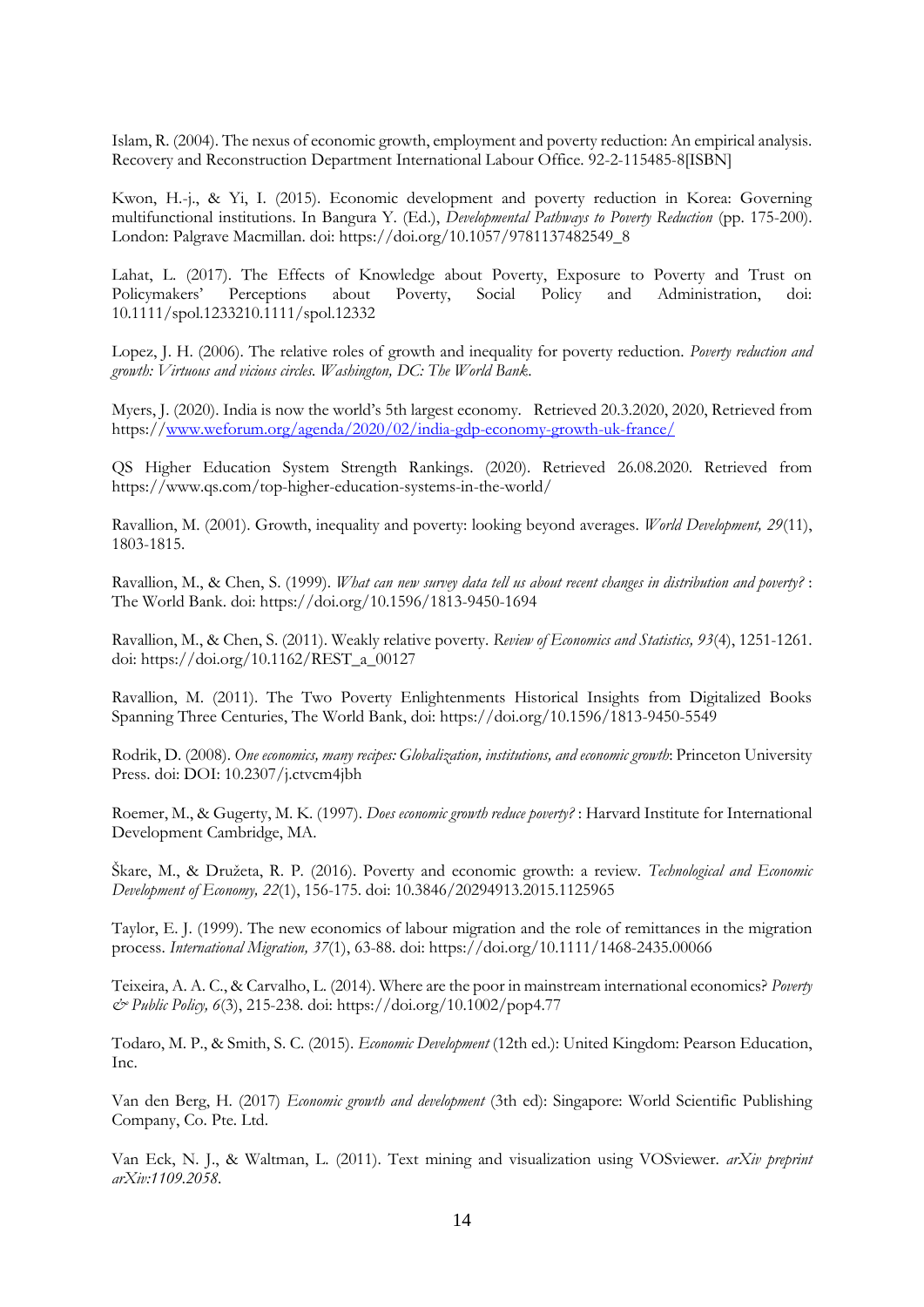<span id="page-15-2"></span>Van Eck, N. J., Waltman, L., Dekker, R., & van den Berg, J. (2010). A comparison of two techniques for bibliometric mapping: Multidimensional scaling and VOS. *Journal of the American Society for Information Science and Technology, 61*(12), 2405-2416. doi: https://doi.org/10.1002/asi.21421

<span id="page-15-0"></span>World Bank. (2020a). Poverty and Inequality. Retrieved 26.08.2020, Retrieved from https://datatopics.worldbank.org/world-development-indicators/themes/poverty-and-inequality.html

<span id="page-15-1"></span>World Bank. (2020b). Poverty Overview. Retrieved 20.3.2020, 2020, Retrieved from https:/[/www.worldbank.org/en/topic/poverty/overview](http://www.worldbank.org/en/topic/poverty/overview)

World Bank. (2020c). Indicators. Retrieved 26.08.2020. Retrieved from https://data.worldbank.org/indicator

### **Appendix 1**

|      | Social Sciences                |                              | Business, Management and<br>Accounting |                              | Economics, Econometrics<br>and Finance |                              |  |
|------|--------------------------------|------------------------------|----------------------------------------|------------------------------|----------------------------------------|------------------------------|--|
|      | Total number<br>of publication | Topic related<br>publication | Total number<br>of publication         | Topic related<br>publication | Total number<br>of publication         | Topic related<br>publication |  |
| 1970 | 15.109                         | $\mathbf{1}$                 | 2359                                   | $\overline{0}$               | 1869                                   | $\mathbf{1}$                 |  |
| 1971 | 16.149                         | $\overline{0}$               | 2462                                   | $\overline{0}$               | 2176                                   | $\mathbf{1}$                 |  |
| 1972 | 17.387                         | $\theta$                     | 2747                                   | $\overline{0}$               | 2189                                   | $\overline{0}$               |  |
| 1973 | 19.007                         | $\mathbf{1}$                 | 3475                                   | $\overline{0}$               | 2425                                   | $\overline{0}$               |  |
| 1974 | 20.704                         | $\overline{4}$               | 4053                                   | $\overline{0}$               | 2990                                   | $\overline{0}$               |  |
| 1975 | 21.653                         | 3                            | 4181                                   | $\theta$                     | 2902                                   | $\overline{2}$               |  |
| 1976 | 22.852                         | $\mathbf{1}$                 | 4322                                   | $\overline{0}$               | 3096                                   | $\overline{3}$               |  |
| 1977 | 24.479                         | $\theta$                     | 4751                                   | $\overline{0}$               | 3528                                   | $\mathbf{1}$                 |  |
| 1978 | 26.326                         | 5                            | 4901                                   | $\mathbf{1}$                 | 3973                                   | $\overline{2}$               |  |
| 1979 | 28.775                         | $\overline{0}$               | 5170                                   | $\mathbf{1}$                 | 4676                                   | $\overline{2}$               |  |
| 1980 | 30.215                         | $\overline{4}$               | 5409                                   | $\overline{2}$               | 4329                                   | 3                            |  |
| 1981 | 32.021                         | $\overline{4}$               | 5827                                   | $\overline{0}$               | 4594                                   | $\overline{c}$               |  |
| 1982 | 34.614                         | 6                            | 6550                                   | $\mathbf{1}$                 | 4910                                   | $\overline{3}$               |  |
| 1983 | 36.090                         | $\overline{2}$               | 7346                                   | $\overline{0}$               | 5166                                   | $\mathbf{1}$                 |  |
| 1984 | 37.991                         | 10                           | 7804                                   | $\overline{2}$               | 5526                                   | $\overline{4}$               |  |
| 1985 | 38.033                         | $8\,$                        | 7992                                   | $\overline{0}$               | 6273                                   | 9                            |  |
| 1986 | 39.479                         | 6                            | 8293                                   | $\overline{0}$               | 6165                                   | $\overline{3}$               |  |
| 1987 | 41.473                         | 7                            | 8556                                   | $\overline{0}$               | 6320                                   | $\overline{c}$               |  |
| 1988 | 43.492                         | 7                            | 9511                                   | 1                            | 6599                                   | $\overline{3}$               |  |
| 1989 | 45.241                         | 15                           | 10296                                  | $\overline{2}$               | 7120                                   | 5                            |  |
| 1990 | 47.687                         | 18                           | 12555                                  | $\overline{c}$               | 7605                                   | 7                            |  |
| 1991 | 49.002                         | 17                           | 12441                                  | $\overline{4}$               | 7879                                   | $\overline{7}$               |  |
| 1992 | 50.473                         | 36                           | 13402                                  | $\mathbf{1}$                 | 8217                                   | 10                           |  |
| 1993 | 53.583                         | 26                           | 14392                                  | $\overline{0}$               | 8704                                   | 9                            |  |
| 1994 | 55.605                         | 16                           | 15797                                  | $\mathbf{1}$                 | 9527                                   | $\overline{7}$               |  |
| 1995 | 58.451                         | 33                           | 17139                                  | $\overline{2}$               | 10191                                  | 11                           |  |